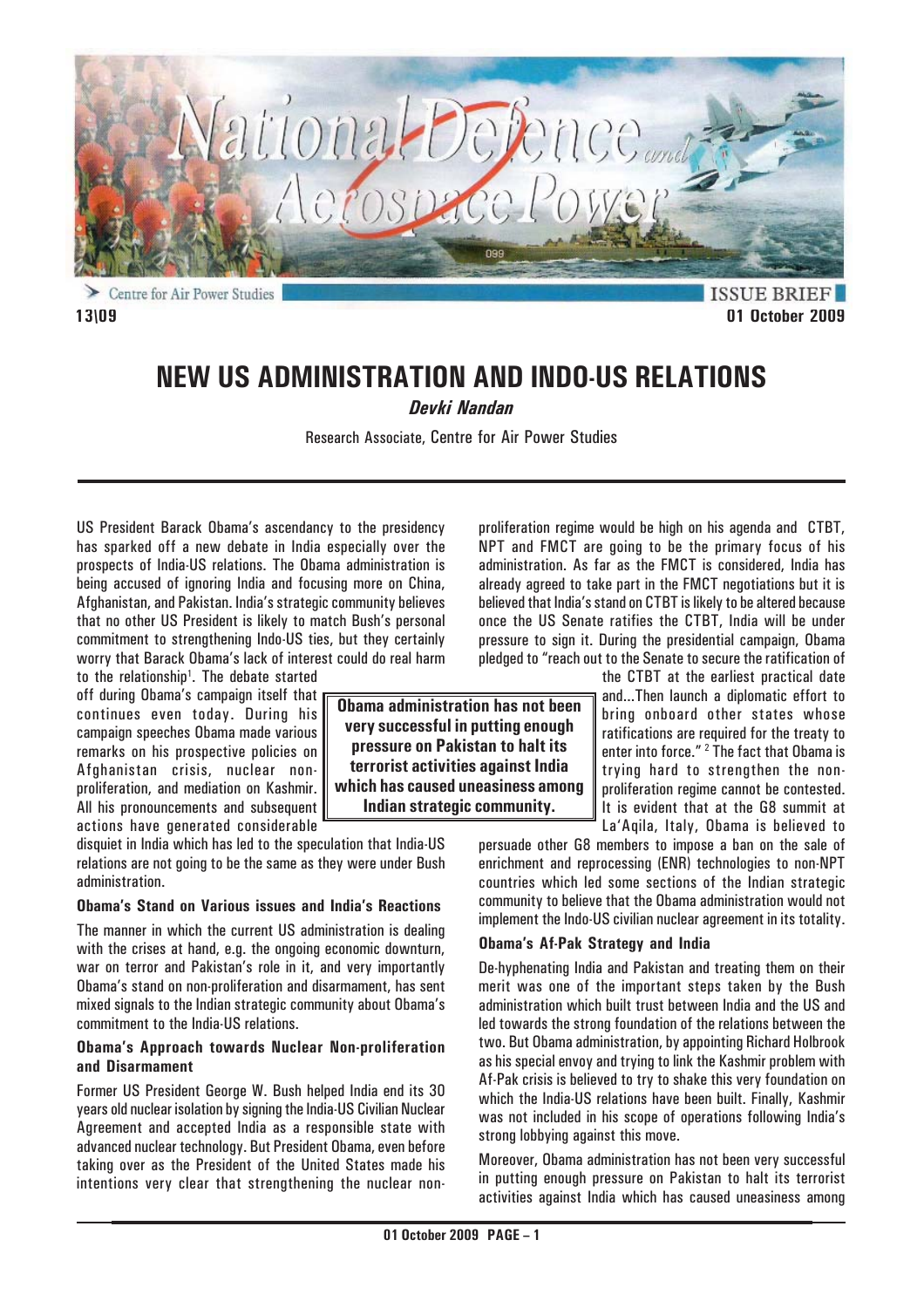### **ISSUE BRIEF**

# Centre for Air Power Studies

Indian strategic community. On the other hand, the US is also accused of putting inappropriate pressure on India to resume bilateral dialogue with Pakistan. Good India-Pakistan relations are desirable by the US in order to get full support of Pakistan in the fight against Al-Qaeda and Taliban in Afghanistan. Like his predecessors, President Obama is convinced that the road to solution

**Although, Obama is continuing with the policy of providing Pakistan with lavish military and economic aid to fight the war against Al-Qaeda but, unlike in the past the US has ensured that significant portion of these funds are for non-military purposes and are not to be used for anti-India activities.**

to Afghanistan goes through Pakistan<sup>3</sup> and both cannot be seen in isolation. President Obama very distinctly stated "I will encourage dialogue between Pakistan and India to work towards resolving their dispute over Kashmir and between Afghanistan and Pakistan to resolve their differences and develop the Pashtun border region. If Pakistan can look towards the east (India) with confidence, it will be less likely to believe its interests are best advanced through cooperation with the Taliban."4

### **Growing US-China Relations and Indian Concerns**

The US' relations with China, which is considered to be another constrain on India-US relations, has made India feel a little insecure. Secretary of State Hillary Clinton described the US-China relationship as G-2 which potentially can be interpreted that India stands nowhere as compared to China in the strategic and economic calculus of the US. In fact, India was not included in Hillary Clinton's itinerary to Asia after becoming the Secretary of State. Her four leg trip included Japan, South Korea, China and Indonesia.

### **Are India's Concerns Baseless?**

It is true that President Obama seems to be committed to strengthening the non-proliferation regime but it is also true that Indo-US civilian nuclear agreement will remain unaffected by it. As it is an international agreement between the US and India and it has been a tradition in the US that the successive governments respect the deals and agreements reached by the previous administrations. Moreover, President Obama himself and his team comprising Vice President Joe Biden and Secretary of State Hillary Clinton voted in favour of the deal in the Senate**.**

In case of Af-Pak strategy, the US wants Pakistan to solely focus on the Af-Pak problem rather than to worry about the India-threat. It was quite evident from the fact that it was only after the assurances from the US that India would not pose any security threat; Pakistan agreed to

**However, in the current ongoing financial crisis India has a very limited role to play and if the US was to tackle the global recession in any meaningful way, it needed to bring China on board more than any other country.**

withdraw its 6000 troops from its eastern border to redeploy to the western border. Obama administration very categorically acknowledged that fact that Pakistan has been misusing the American aid against India and pledged to make Pakistan accountable for each penny given to it in the fight against terrorism. He

authorized continuation of drone attacks on Afghanistan-Pakistan border despite Pakistan's solid protests against such attacks. Although, Obama is continuing with the policy of providing Pakistan with lavish military and economic aid to fight the war against Al-Qaeda but, unlike in the past the US has ensured that significant portion of these funds are for non-military purposes and are not to be used for anti-India activities. Under the Pakistan Enduring Assistance and Cooperation Enhancement (PEACE) Act 2009 passed by the US Congress, Pakistan will get \$ 9.1 billion of civil and military assistance over next five years (2009-2013). The Obama administration was forced to remove a condition attached with this massive aid as Pakistan had refused to accept it. This referred to replacing the word India with 'neighbourng countries' with regard to Pakistan not allowing its soil to be used to launch terror attacks.5 President Obama was at least candid in accepting and criticizing Pakistan for misusing the funds unlike President Bush who had taken Indo-US relations to new heights but was not vocal about this aspect.

When it comes to growing US-China relations, it is not true that only President Obama has recognized China's importance. In fact, it was former President Bush who is considered to be responsible for the transformation US' relations with India and China. However, in the current ongoing financial crisis India has a very limited role to play and if the US was to tackle the global recession in any meaningful way, it needed to bring China on board more than any other country. Therefore, it is quite natural for the current US administration to approach China to help it come out of this crisis. The priorities for Obama Administration are to defeat the Al-Qaeda and Taliban and

> make an honorable exit from Afghanistan and bring the American economy back on track. As Obama himself has described the Afghanistan war as the nation's foremost military priority.

India's concerns regarding Obama's intentions and his commitment to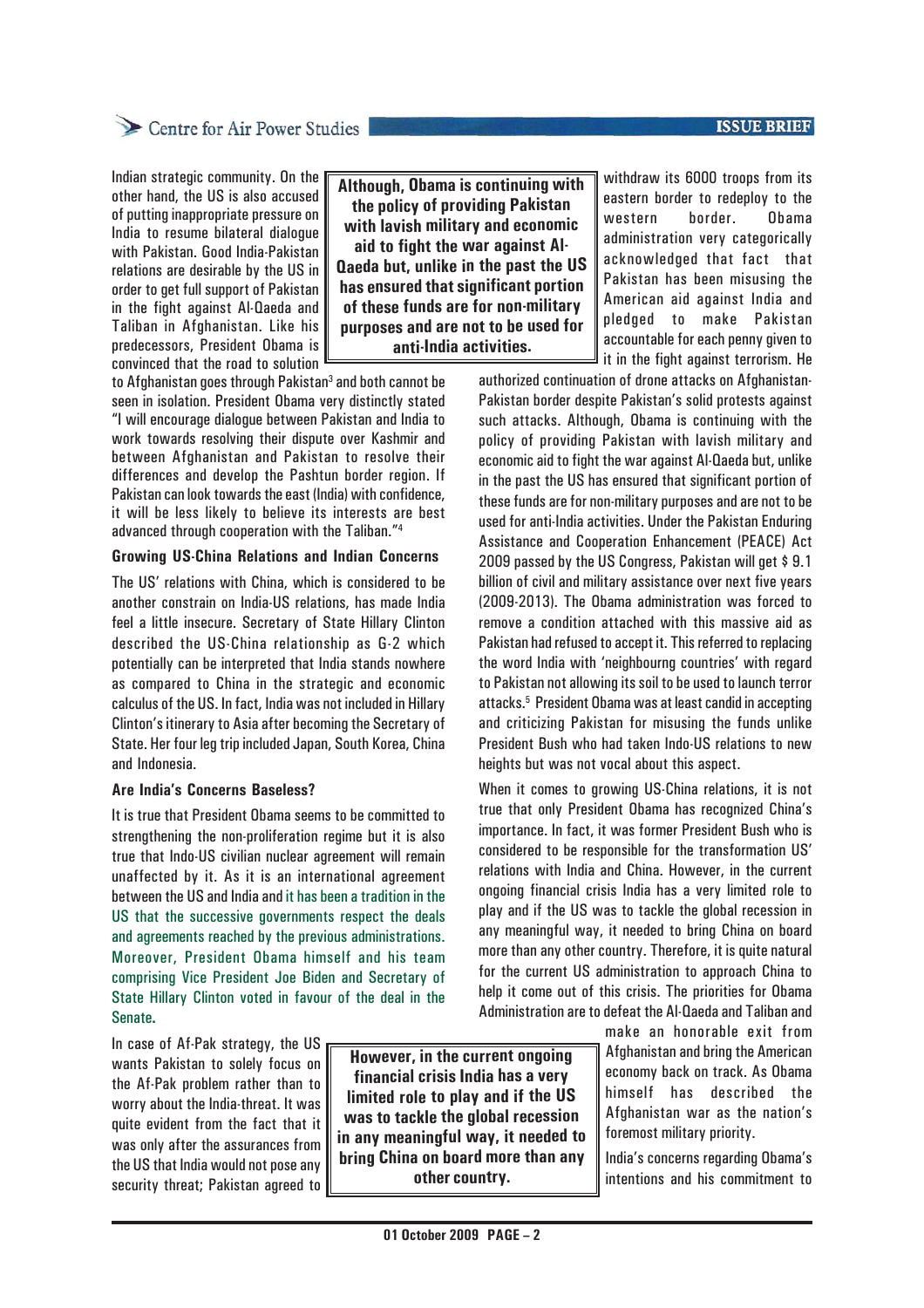# Centre for Air Power Studies

India-US relations are not totally baseless. But the situation is not as grim as it is being perceived in some quarters of the Indian strategic community. Obama administration is just ten months old and it would be premature and unfair to come to any conclusion about the prospects of Indo-US relations under the current administration. We had a great amount of, realistic or unrealistic, expectations from the new US administration because India-US relations experienced the unprecedented growth during the Bush administration.

It should not be forgotten that after winning the elections Obama made it very clear that "building strategic partnership with India will be his top priority as the  $44<sup>th</sup>$ President of the US. He also described India as "a natural strategic partner." On January 26, 2009, India Republic Day, President Obama issued a statement of commemoration asserting that, "Our rapidly growing and deepening friendship with India offers benefits to all the world's citizens" and that the people of India should know they have no better friend and partner than the people of the United States." 6

### **Defense Cooperation**

Defense relations between India and the US are one of the most important aspects of the bilateral relations and are growing at good pace. The India-US defense relations are much more than just a buyer and seller relationship. Joint exercises between their armies, navies and air forces have become a regular feature of the defense cooperation between the two countries. Military to military cooperation is already one of the strongest areas of the relationship. India conducts more military exercises with the US than with any other country which is expected to continue during the Obama administration as well.<sup>7</sup> In the wake of Mumbai terrorist attack on 26 November 2008, counterterrorism cooperation between India and the US is also becoming more robust, which includes, defense personnel training, intelligence sharing and technology transfer etc. Top defense official of both the countries are meeting their counterparts more frequently.

India-US defense relations, during the Obama administration, have seen an upward trajectory which is evident from the fact that in recent months, the Director of the FBI, the Director of the CIA, the Chairman of the Joint Chiefs of Staff, and National Security Advisor James Jones, visited India to underline and strengthen that cooperation. Under Secretary of State Bill Burns, Assistant secretary of State Bob Blake also visited India before the Secretary of State Hillary Clinton made her five days visit to India in July this year. Before making her visit to India, Hillary Clinton spoke at the US-India Business Council

### **ISSUE BRIEF**

about taking the bilateral relationship to the next 3.0 level. The defense trade between the two countries is also on the rise. In 2004, the US State Department authorized Israel to sell jointly developed AWACS to India. In 2006, India bought USS Trenton, a decommissioned American amphibious transport dock from the US. In January 2008, India finalized a deal to purchase C-130 J Super Hercules military transport aircraft worth \$ 962 million. In January this year India signed a deal to purchase eight P8 I Maritime Surveillance Aircraft worth \$2.1 billion. The US government, in September, put forward a proposal for yet another high technology system for India, the "futuristic" shipboard Hawkeye E-2D aircraft for Airborne Early Warning (AEW) and battle management. The Hawkeye E-2D is the very latest and is yet to be delivered to the US Navy. The proposal for such an advanced aircraft system has been described as fallout of the "successful" visit of secretary of state Hillary Clinton and the signing of the End User Monitoring Agreement (EUMA) between the two countries. The latter two deals have been reached during the Obama administration and one of them is the largest ever India signed with any country. The EUMA is expected to pave the way for further transfer of US sophisticated and high tech weapons to India. It is quite possible that if the Indo-US defense trade continues to grow at this speed it would soon replace Israel and Russia as India's largest defense suppliers.

## **Conclusion**

Different countries have different foreign policy objectives to achieve and they cooperate with other countries where their interests converge. The same is true with India-US relations as well. The United States' relations with India are based on multiple common objectives which ranges from stabilizing the South Asian region, fighting terrorism, protection of Indian Ocean Sea Lanes, preventing the nuclear and WMD proliferation, promoting democracy and human rights, cooperation on civil nuclear technology, civil space technology, cooperation on agriculture and education and improving bilateral trade. Cooperation between India and the US on the Sea Lane protection has become the most promising aspect of the relationship. It includes antipiracy, counter-drug, counter-arms, and search and rescue operations.

Pakistan has emerged as the biggest challenge for the US. It is the breeding ground for jihadism, raging insurgency with an anti-state and anti-American objective. What makes Pakistan most dangerous is its possession of nuclear weapons and the threat of nuclear weapons falling in the hands of the jihadi elements. On the other hand, US-China trade relations might be growing leaps